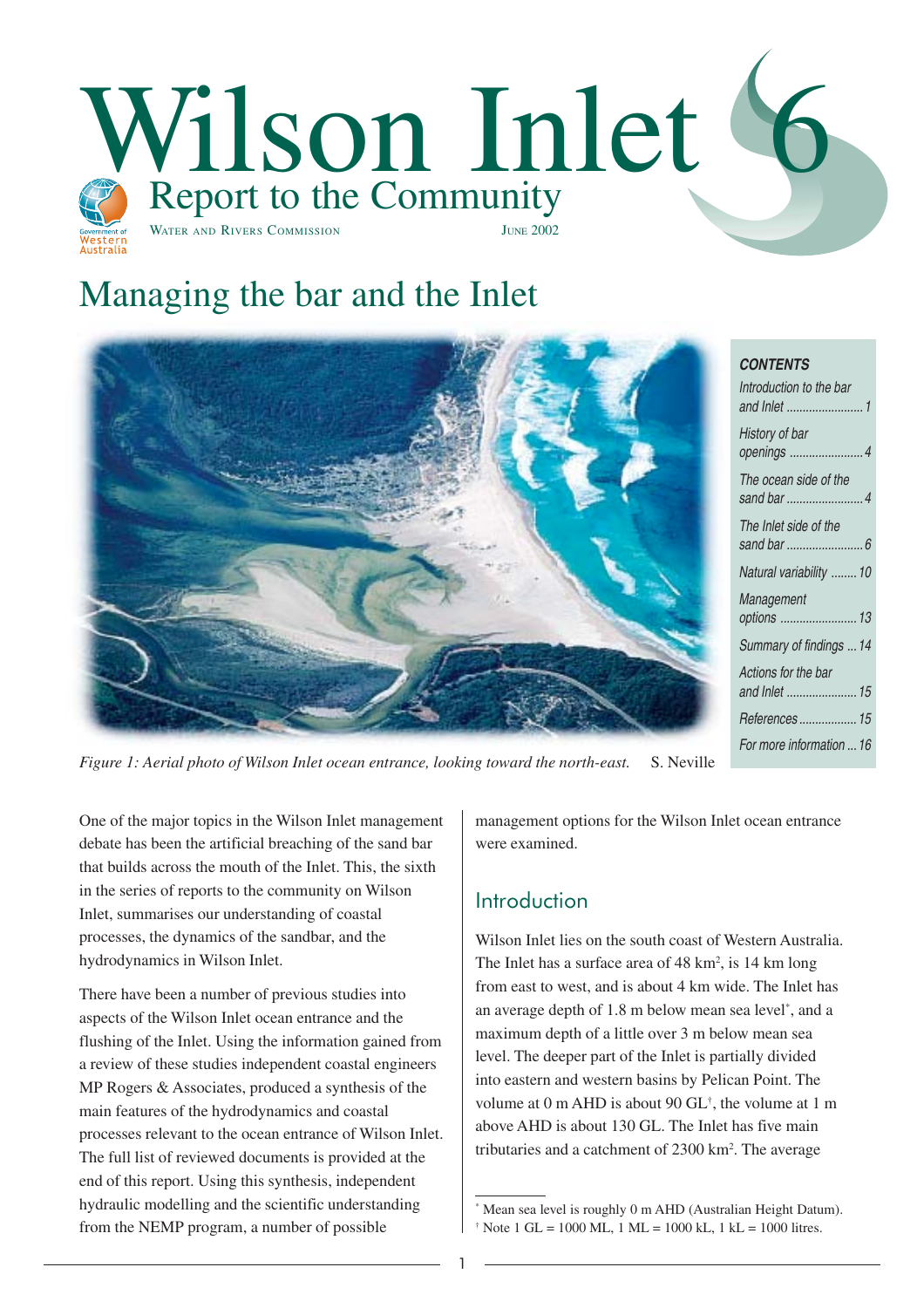

*Figure 2: Major features at the mouth of Wilson Inlet.*

annual river discharge to the Inlet has been estimated to be 200 GL per year. The Inlet opens to the ocean at the western end of Ratcliffe Bay, east of Wilson Head.

The swell on the south coast is predominantly southwesterly throughout the year. Winds are from the southwest, south, south-east and east in summer, and are from west and north-westerly directions in winter. Wilson Head provides significant protection from the predominant swell waves and from south-westerly seabreeze and storm waves. The eastern end of Ratcliffe Bay, out of the lee of Wilson Head, is more exposed to the south-west and receives more wave energy than the western end. The headland provides no protection from south-easterly sea-breeze waves for any part of the bay.

The mouth of the Inlet is completely blocked by a sand bar for half of the year (usually about February to July). The bar is about 150 m wide between Inlet and ocean and has a length of 500 m in a north-east to south-west

direction. To the west of the mouth are limestone cliffs while to the east of the mouth lies the coastal dunes of the Nullaki Peninsula. The tip of the Nullaki Peninsula appears to be growing westward as the sands at the eastern end of the bar are stabilised by vegetation.

The sand bar is a dynamic feature that is naturally built and eroded as the balance between processes depositing and scouring sand in the mouth of the Inlet changes over the year. The highly seasonal flows of rivers to the Inlet (approximately 80% of the river flow occurs from July to October) and the small tidal range on the south coast result in limited scouring capacity through the mouth of the Inlet for most of the year. On the other hand, despite the shelter of Wilson Head, the relatively intense wave climate on the south coast results in deposition of sand in the mouth of the Inlet by wave generated currents. The bar builds to about 1.8 m above AHD and is composed of medium to coarse grained marine sands.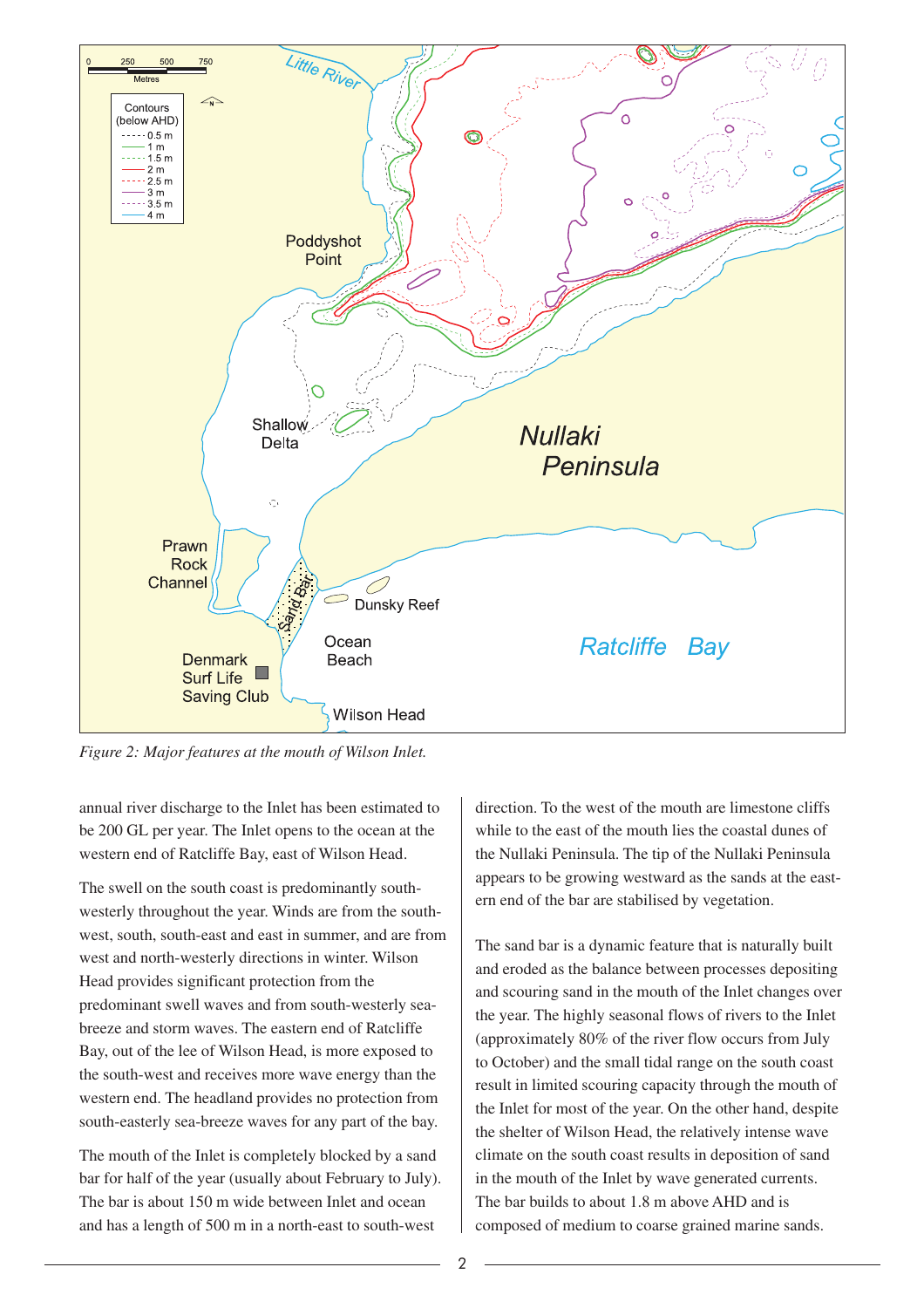| Year | <b>Position</b> | Jan Feb Mar Apr May Jun Jul Aug Sep Oct Nov Dec | Opened          | <b>Closed</b>  | <b>Duration</b> |
|------|-----------------|-------------------------------------------------|-----------------|----------------|-----------------|
| 1955 | 300             |                                                 | 15 June 55      | ???            | ???             |
| 1956 | 340             |                                                 | 10 June 56      | 722            | ???             |
| 1957 | 300             |                                                 | 8 August 57     | ???            | ???             |
| 1958 | 340             |                                                 | 7 August 58     | 28 December 58 | 143             |
| 1959 | 350             |                                                 | 6 October 59    | 5 January 60   | 91              |
| 1960 | 400             |                                                 | 12 July 60      | 24 December 60 | 165             |
| 1961 | 400             |                                                 | 4 July 61       | 15 January 62  | 195             |
| 1962 | 360             |                                                 | 1 August 62     | 9 January 63   | 161             |
| 1963 | 160             |                                                 | 4 July 63       | ???            | ???             |
| 1964 | 200             |                                                 | 22 July 64      | ???            | ???             |
| 1965 | 200             |                                                 | 24 August 65    | ???            | ???             |
| 1966 | 200             |                                                 | 27 July 66      | 14 January 67  | 171             |
| 1967 | 200             |                                                 | 17 July 67      | 10 April 68    | 268             |
| 1968 | 200             |                                                 | 31 July 68      | 12 February 69 | 196             |
| 1969 | 440             |                                                 | 1 September 69  | 22 December 69 | 112             |
| 1970 | 440             |                                                 | 2 August 70     | 27 February 71 | 209             |
| 1971 | 50              |                                                 | 16 July 71      | 4 March 72     | 232             |
| 1972 | 100             |                                                 | 10 August 72    | 15 December 72 | 127             |
| 1973 | 100             |                                                 | 13 August 73    | 14 February 74 | 185             |
| 1974 | 100             |                                                 | 5 August 74     | 1 December 74  | 118             |
| 1975 | 100             |                                                 | 30 July 75      | 1 February 76  | 186             |
| 1976 | 100             |                                                 | 6 July 76       | 10 February 77 | 219             |
| 1977 | 100             |                                                 | 7 August 77     | 6 February 78  | 183             |
| 1978 | 100             |                                                 | 30 June 78      | 2 March 79     | 245             |
| 1979 | 100             |                                                 | 16 July 79      | 1 February 80  | 200             |
| 1980 | 100             |                                                 | 1 August 80     | 24 January 81  | 176             |
| 1981 | 300             |                                                 | 3 July 81       | 8 March 82     | 248             |
| 1982 | 100             |                                                 | 21 July 82      | 9 September 82 | 50              |
| 1983 | 100             |                                                 | 13 September 83 | 26 January 84  | 135             |
| 1984 | 80              |                                                 | 5 August        | 10 April 85    | 248             |
| 1985 | 80              |                                                 | 13 August       | 19 February 86 | 190             |
| 1986 | 300             |                                                 | 28 August       | 27 February 87 | 183             |
| 1987 | 100             |                                                 | 13 October 87   | 18 December 87 | 66              |
| 1988 | 100             |                                                 | 14 June 88      | 14 May 89      | 334             |
| 1989 | 100             |                                                 | 14 July 89      | 23 February 90 | 224             |
| 1990 | 450             |                                                 | 17 July 90      | 10 February 91 | 208             |
| 1991 | 450             |                                                 | 22 July 91      | 15 March 92    | 237             |
| 1992 | 100             |                                                 | 3 August 92     | 2 April 93     | 242             |
| 1993 | 100             |                                                 | 3 July 93       | 2 February 94  | 214             |
| 1994 | 100             |                                                 | 16 July 94      | 3 February 95  | 202             |
| 1995 | 100             |                                                 | 19 August 95    | 26 February 96 | 191             |
| 1996 | 100             |                                                 | 5 August 96     | 23 February 97 | 202             |
| 1997 | 100             |                                                 | 18 August 97    | 19 January 98  | 154             |
| 1998 | 50              |                                                 | 7 August 98     | 23 May 99      | 289             |
| 1999 | 100             |                                                 | 30 June 99      | 6 March 00     | 250             |
| 2000 | 100             |                                                 | 21 July 00      | 30 November 00 | 132             |
| 2001 | 100             |                                                 | 3 October 01    | 15 February 02 | 130             |

*Figure 3: Tabulated data and graph of history of bar openings (on the graph grey indicates bar closed, blue indicates bar open and white indicates unknown, opening position is metres from the cliff on the western side and duration open is in days).*



*Figure 4: This series of photos, shot 1 day, 2 days, 8 days and 10 days after the 1997 bar opening, illustrates the initial turbid outflow from the Inlet as sand is carried from the delta, the strong outflow of darkly tannin stained catchment derived water, the weak outflow of estuarine waters once the Inlet has drained to mean sea level and finally the inflow of marine water on a rising tide.* N. Boughton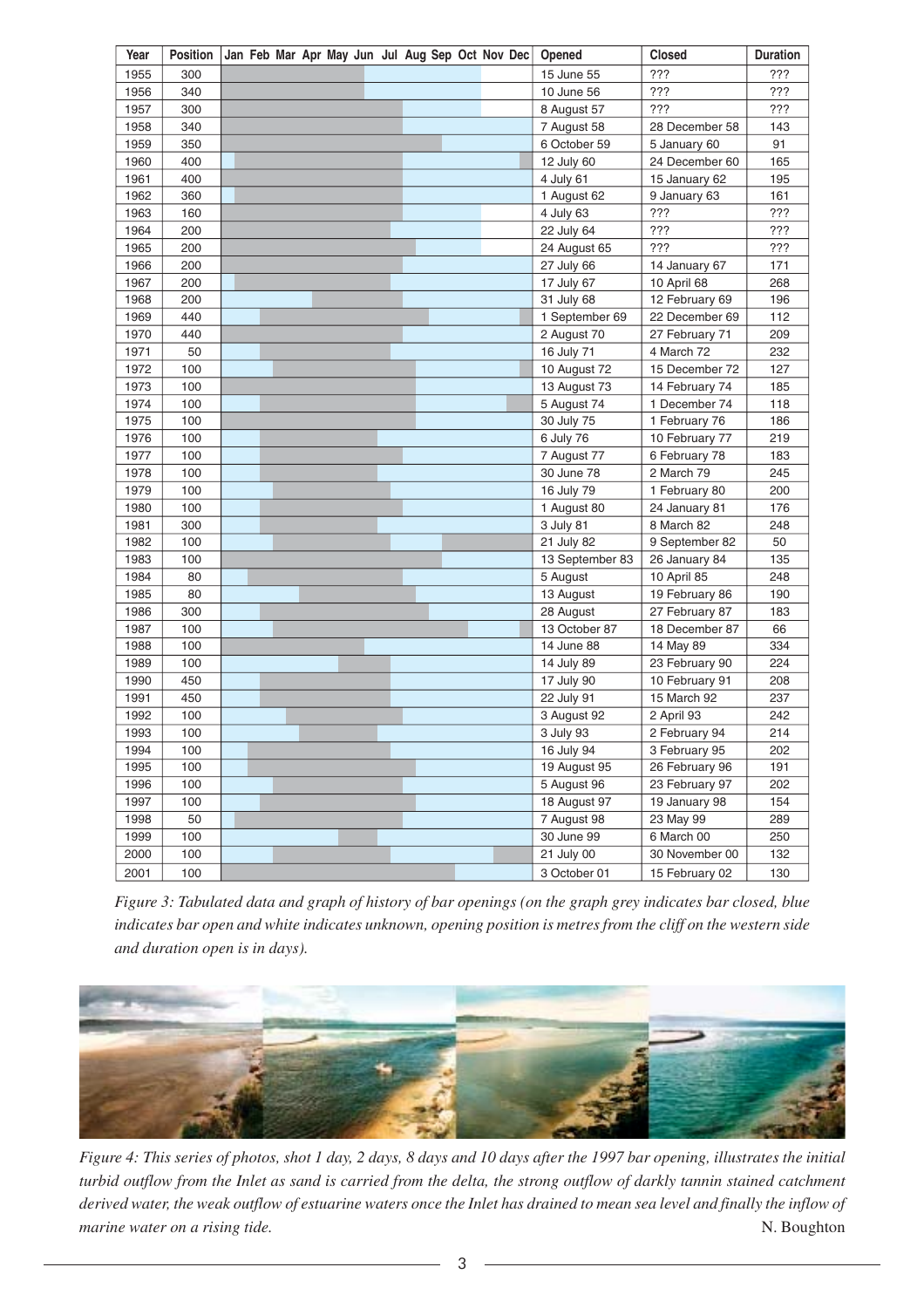Behind the sand bar is a large, shallow, flood tide delta that extends from the mouth back about 2 km into the Inlet. Like the bar, the flood tide delta consists of marine sands that have been washed by waves and blown by winds back into the Inlet over hundreds of years. Flows following bar opening have scoured several channels though this delta. These channels are unstable and fill or scour according to the pattern of flow when the bar is open. The channels at the back of the delta, closer to Poddy Point, are older while those at the front, closer to the bar, are more active and dynamic in their alignment.

The Wilson Inlet sand bar has been artificially opened each winter since the 1920s to limit flooding of low lying lands adjacent to the Inlet. Once the Inlet water level reaches 1.01 m above AHD, the bar is breached by cutting a channel through it with an excavator. This breach water level was originally derived from a point on the old railway bridge that was later determined to be 1.01 m above AHD.

Some effort is made to time the breaching with the lowest water level on the ocean side (so as to maximise the difference between Inlet and ocean water levels and consequently maximise the flow velocities and scour). However circumstances do not always make this possible.

Note that a breach of 200 m or less from the limestone cliffs west of the bar is called a 'western opening' and a breach 300 m or more from the limestone cliffs west of the bar is called an 'eastern opening'.

### History of bar openings

Data on the position, timing, water level and duration of bar openings over the past 50 years are tabulated in Figure 3. The data show significant variability between years. In summary:

**Drivers of opening:** The length of time that the bar is open correlates well to the annual rainfall and river discharge, shows some correlation to the Inlet water level at the time of opening, and shows no correlation with other factors such as the initial position of the opening.

**Opening water level:** Despite the intent to open at 1.01 m above AHD the water level at opening has actually varied between 0.71 m above AHD to 1.25 m above AHD; a range of 0.54 m.

**Closing water level:** The water level in the Inlet at closure has varied between 1.19 m above AHD to 0.75 m below AHD; a range of almost 2 m.

**Position of opening:** The position of the opening has been as close as 50 m to and as far as 450 m from the cliff on the western side of the bar.

**Timing of opening and closing:** The bar is normally opened in July or August and closes in about February the following year. However, some openings have been as early as June and others as late as October. Whilst some closures have naturally occurred as early as November and others as late as May.

**Duration of opening:** The length of time that the bar has remained open has varied from 50 days to 334 days; a range of 284 days, with an average of 191 days.

# The ocean side of the sand bar: Coastal processes

The movement of sand at the mouth of Wilson Inlet is one of the most important processes determining bar opening and closure. The major mechanisms for sand transport include the scour of the bar and delta during the breaching of the bar, and the redistribution of sands in the nearshore zone due to wave action.

#### *Scour during bar opening*

It is estimated from surveys that most of the scour of sand from the bar and delta occurs in the first few days after opening. This scoured sand is deposited in and behind the surf zone in Ratcliffe Bay where it is later redistributed back onto the beach by wave action, rebuilding the bar and closing the Inlet off from the ocean once more.

The greater the difference in the water levels between Inlet and ocean at the time of opening, the greater the energy available to scour a channel through the bar and delta.

In 1998 approximately 50 000  $\mathrm{m}^3$  of sand was scoured from the bar and delta and deposited in Ratcliffe Bay in the first 5 days after opening; the scour rate was similar in 1997.

The main influences on the volume of scour are the mean sea level at opening, the Inlet level at opening, the sand build up in the delta from previous openings and the river flow following opening.

#### *Channel dimensions after opening*

Surveys in 1997 and 1998 indicate that that within a week of opening, the bar channel during a western opening is 50 m to 75 m wide with a depth of 1.5 m to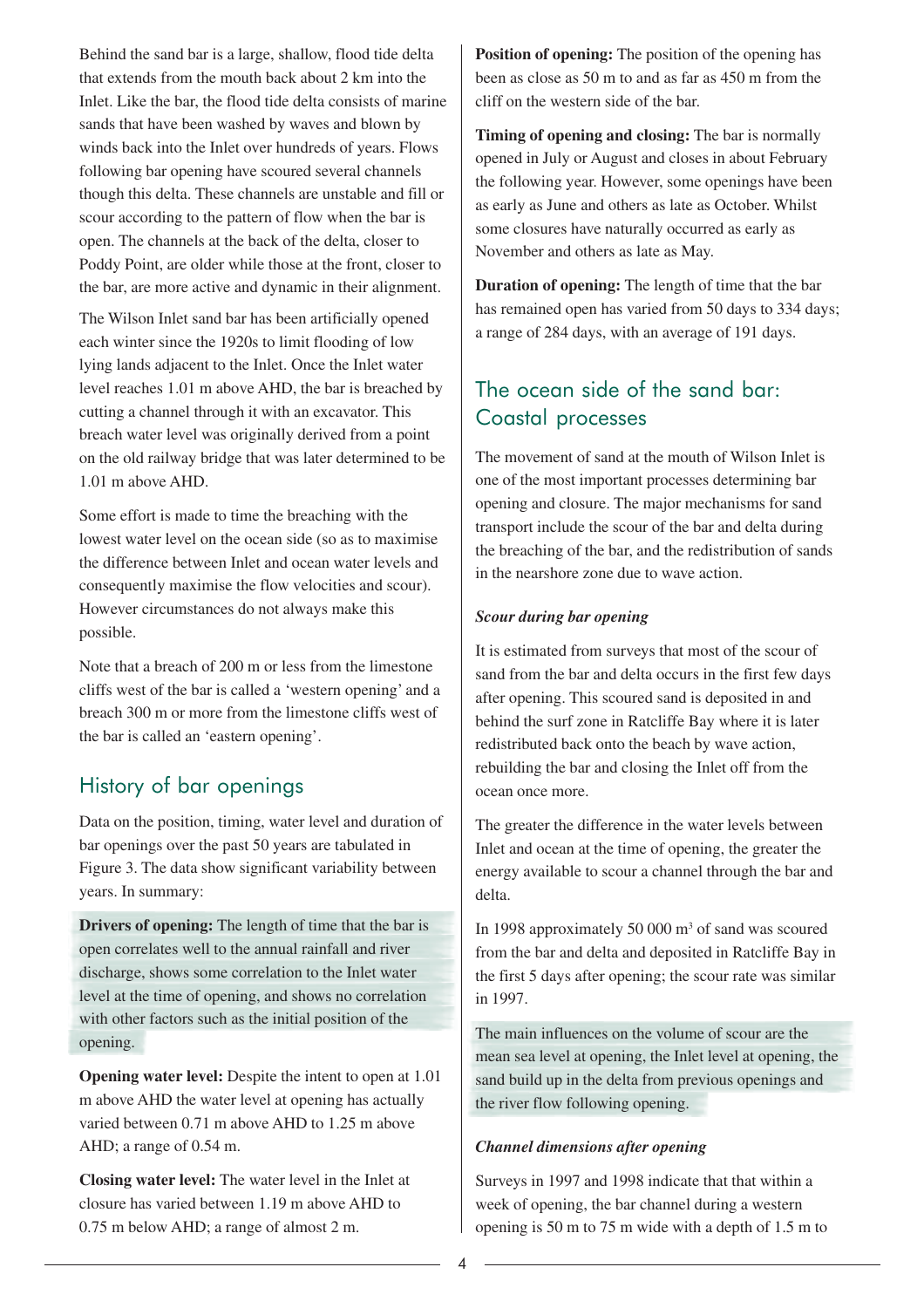

*Figure 5: Initial outflow after bar opening (1997).* N. Boughton

3 m below mean sea level. The throat of the channel through the bar continues to slowly deepen for about 4 to 6 weeks subsequent to opening, after which the bar channel begins to fill from the east. There is limited information concerning the size of the bar channel with an eastern opening. A survey following the 1991 eastern opening indicated that this eastern opening created a bar channel that was slightly deeper and wider than the channels in the western openings that have been surveyed. However, the data is not extensive enough to conclude that eastern openings regularly create deeper and wider channels.

#### *Effect of rip cells*

Aerial photographs of both western and eastern openings show that offshore currents called rip cells are commonly set up and there can be four to five rip cells between Wilson Head and Dunsky Reef, located about 700 m from the cliff (Figures 7 to 11). From the photographs it is clear that both western and eastern openings can link to rip cells and that the linkage between rip cells and bar openings reinforces both features.

#### *Effect of waves on sand movement*

Waves in Ratcliffe Bay play an extremely important role in sand transport on Ocean Beach. Waves may be generated by the wind conditions in the Bay or by swells. The waves then set up the longshore, onshore and offshore currents that move sand. In general the smaller summer waves tend to push sand from offshore up onto the beaches while storm waves tend to be erosive dragging sand offshore.

Longshore currents move sand back and forth along the beach. It is estimated that the net longshore drift of sand

in Ratcliffe Bay is about 2 000 m<sup>3</sup>/year in a westerly direction. The gross movement of sand back and forth along the beach is likely to be about 10 000m<sup>3</sup>/year. These are small rates of longshore drift, for example the net longshore transport at Dawesville is estimated to be about 80 000 m3 /year and at Mandurah about 100 000m3 /year.

#### *Migration of bar channel*

Aerial photographs show that both western and eastern openings can migrate in a westward direction; with western openings doing so much faster. There are two processes at work governing this western migration.

Firstly the movement of the entrance channel following opening could be caused by stream flow eroding bends; particularly at the back of the bar due to the different angle of the channels through the delta and the bar. As stream flow erodes the outside of the bend the bar will migrate in a south-westerly direction. This process could be particularly strong for western openings, as the channels are more curved than for eastern, causing western openings to realign much faster than eastern through this mechanism.

A second process is the transport of sand along the beach from east to west under the action of southeasterly winds (this is the direction of the net longshore drift described above). This may fill the channel through the bar from the east. As the channel is reduced in cross section by sand from the eastern side, the currents increase and scour the channel on the western side.

#### *Closure of bar channel*

Using computer models of sediment transport it was concluded that the onshore transport of sand by summer swell is the dominant mechanism in the closure of the entrance. As the river flow subsides sand is washed into the Inlet from the ocean by waves. From survey work the rate of sand deposition in the bar during the closure of 1998 was estimated to average 300 m<sup>3</sup> of sand infill per day over several months.

#### *Importance of the delta*

Hydraulic modelling has shown that the shallow area of the delta immediately behind the bar is the major control on water flow between the ocean and the Inlet. Flow in the channel through the bar itself, for either an east or west opening is controlled by the delta.

The delta channels are dynamic and vary in size depending in a large part upon how much scour has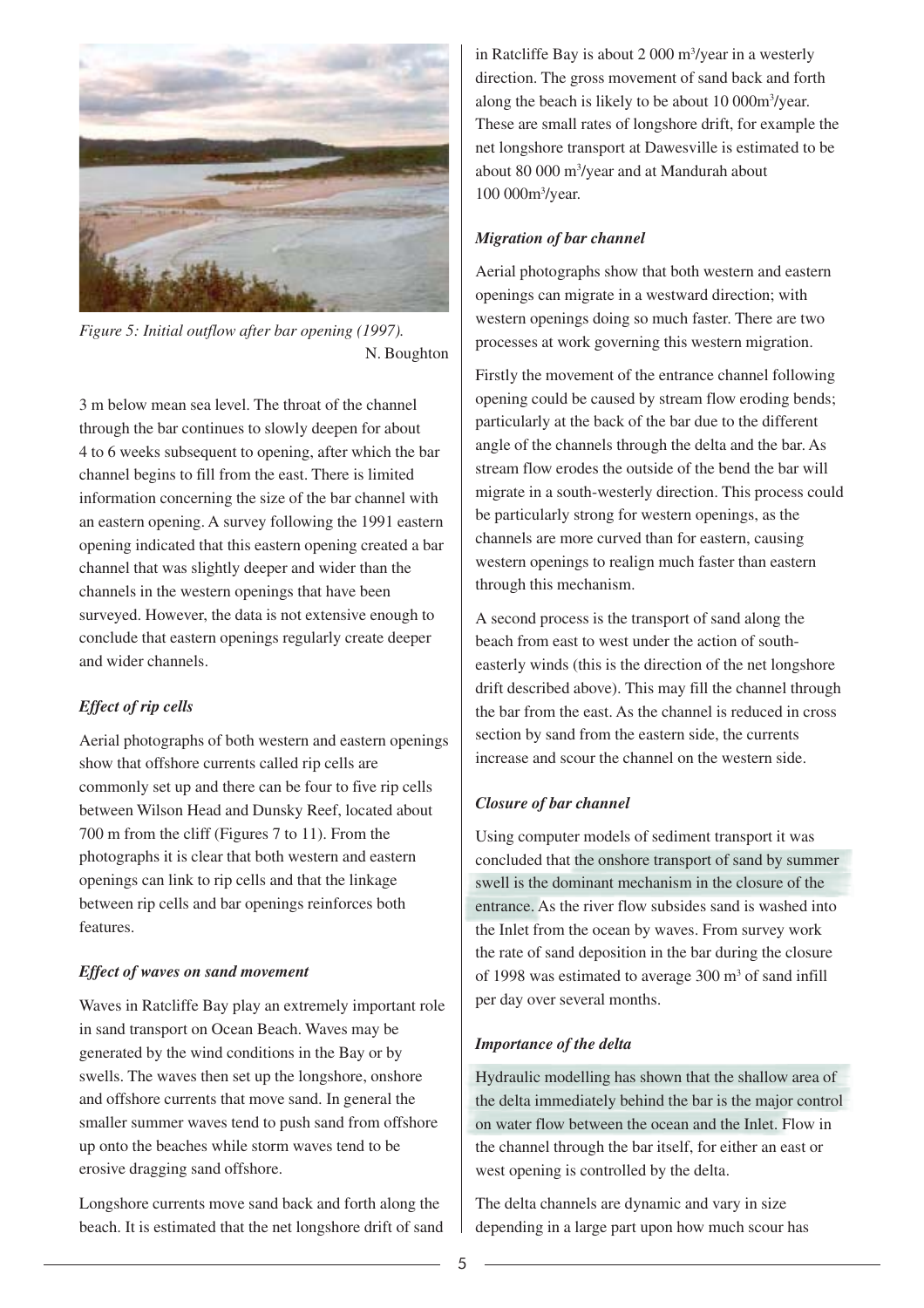occurred during opening and how much infill has occurred in previous years.

The position and dimensions of the bar channel affect the delta infill, as a wide and deep entrance channel may permit sand to be deposited further into the deltaic area during the closure. Increased infill amounts may take longer to scour out in the next bar opening. Regular changing of the location of the opening could lead to the progressive siltation of channels through the delta and over a number of years reduce the hydraulic capacity of the area.

Repeated openings in the one location could lead to the improvement of the scour channels through the delta and an improvement in the hydraulic capacity of the area. There is some evidence to suggest that this deepening occurred between 1974 and 1980 and between 1994 and 1999.

#### *Width of Ocean Beach*

There have been concerns about the effect of the opening on the width of the beach berm in front of the Denmark Surf Life Saving Club. With the current understanding of the coastal processes at the mouth of the Inlet, it is not possible to accurately distinguish between the relative merits of a western or eastern opening in relation to the width of Ocean Beach. East or west opening aside, the Surf Life Saving Club is situated on the coastal vegetation line and consequently, even with the protection of Wilson Head, is at significant risk from storm erosion.

Most beaches experience significant fluctuations caused by the changing balance of coastal processes and their effects on sand transport. Aerial photographs show that the width of Ocean Beach in front of the Surf Life Saving Club can vary substantially. There is generally a 20 m to 30 m beach berm but, for example, the December 1996 photograph shows a 50 m wide berm (Figure 11).

The major driver of the width of Ocean Beach is believed to be the interannual variation in storm activity.

During stormy years there can be significant loss of the beach berm and the vegetated dunes as sand is eroded and deposited offshore. On other southwest WA beaches recession of the vegetated dunes can easily be 10 m to 20 m in severe storms. On the south coast there appears to be a pattern of a few very stormy winters separated by relatively calm winters.



*Figure 6: Western opening shortly after breach. The photo shows the location of the surf club building (in left foreground) on the fore-dune vegetation line (1996).* T. Carruthers

This interannual variation in storminess means that in stormy years large amounts of sand can be moved offshore in short periods of time with significant loss of the beach berm, while little erosion may occur in calm years.

The amount of sand feed to Ocean Beach from the bar opening is likely to be related to the vigour of the scouring processes during opening. As noted above, the scouring process is influenced by the Inlet water level at the time of the opening, the size of the flow channels through the delta, as well as the river flow following the opening.

Because there is usually significant wave energy present along the beach, it would be reasonable to expect that the sand deposited in the bay by the opening process could be spread along the beach in the months following the opening. If this is the case, then the position of the opening may not be the dominant influence on the amount of sand feed to Ocean Beach near the Surf Life Saving Club.

# The Inlet side of the sand bar: Exchange and stratification

The annual cycle of hydrodynamic events in the Inlet can be broadly divided into four states. These four states are characterised by the nature of the flows into the Inlet; those flows being freshwater flows from the catchment and marine water from the ocean. The four states are:

**Closed dry (typically January or February to May or June**): Bar is closed so there is no marine water input, catchment is dry so there is little freshwater input.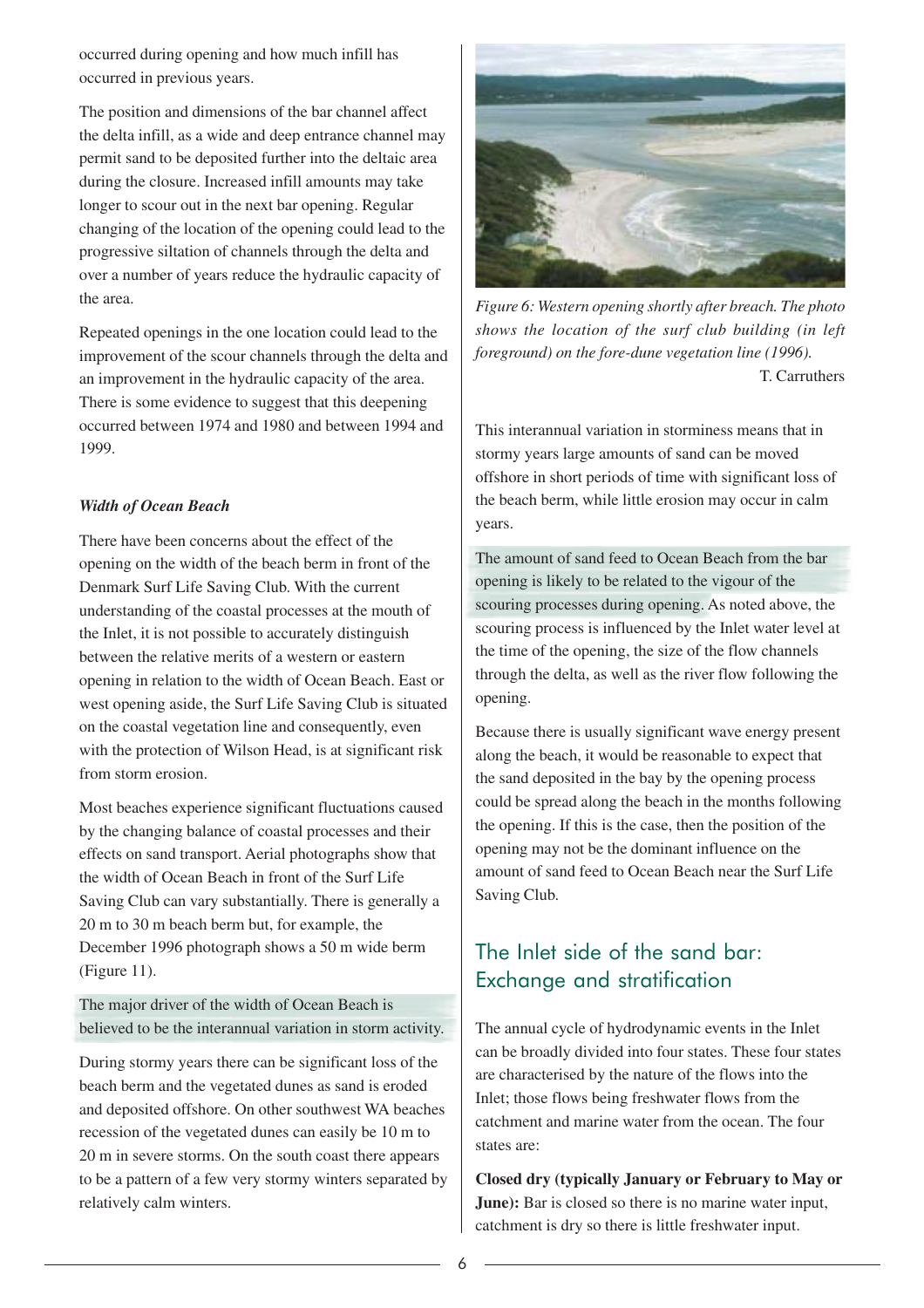

*Figure 7: Aerial photo of bar in October 1986 showing migration of the bar channel from original opening position of 300 m.*



*Figure 8: Bar in January 1992 showing multiple rip cells, narrow beach in front of SLSC and migration of the bar channel from opening position of 450 m.*



*Figure 9: Aerial photo of bar in January 1991 showing migration of the bar channel from original opening position of 450 m.*



*Figure 10: Bar in November 1996 showing multiple rip cells, narrow beach in front of SLSC and migration of the bar channel from opening position of 100 m.*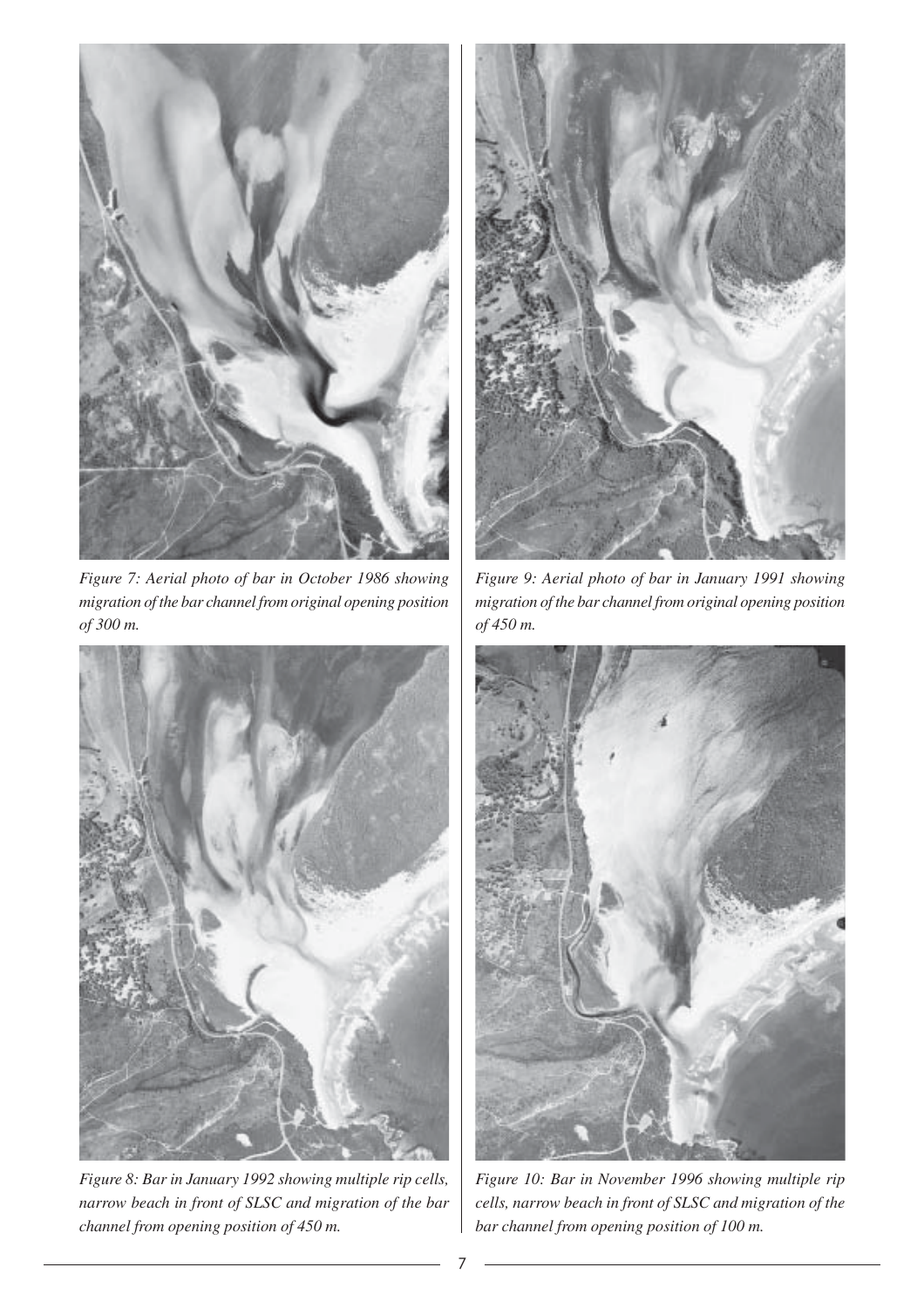

*Figure 11: Aerial photo of bar in December 1996 showing much wider beach berm than in November 1996 and January 1992 as seen in Figures 8 and 10.*

**Closed wet (typically June or July to August):** Bar is closed so there is no marine water input, catchment is wet so there is freshwater input.

#### **Open wet (typically August to October or**

**November):** Bar is open so there is marine water input, catchment is wet so there is also freshwater inflow

#### **Open dry (typically October or November to**

**December or January):** Bar is open so there is marine water input, catchment is dry so there is little freshwater inflow.

Depending on which state the Inlet is in, a number of different processes may be occurring.

#### *Freshwater flow and circulation*

Freshwater runoff from the catchment jets out as buoyant overflows across the surface of the saltier and therefore denser Inlet waters. Due to the effects of the Earth's rotation the freshwater tends to flow around the southern shore of the Inlet and is mixed into the Inlet by wind action. Modelling shows that, depending on flow rate, water particles that enter the eastern end of the Inlet take between 5 and 45 days to reach the mouth of the Inlet.

#### *Initial outflow and marine intrusion*

The Inlet water level takes 3 to 4 days of constant outflow after opening of the bar to fall from approximately 1m above mean sea level down to mean sea level. For those few days the average flow rate of water out through the bar is about 10 to 15 GL/day. Once the water level has fallen to mean sea level and the river flow has fallen below about 3 GL (usually river flow is higher than 3 GL only 1 or 2 weeks per year) marine water is able to intrude into the Inlet on the flooding tide.

#### *Tidal effects*

With the bar open the Inlet experiences oceanic tides. The oceanic tides at the mouth of Wilson Inlet can be divided into three components: astronomic, barometric and long term.

**Astronomic tides** are due to the relative positions of the sun, the moon and the earth. Off the south coast of WA the astronomic tidal cycle is largely diurnal (one high and one low per day). The daily tidal range varies from about 1 m down to about 30 cm then back up to 1 m again on a roughly fortnightly basis.

**Barometric tides** occur as a result of changes in the air pressure. Changes in air pressure can force the water level up and down by up to 30 cm on cycles that are typically 5 to 7 days long.

**Long term components** are related to global scale ocean-atmosphere interactions, such as the *El Niño* Southern Oscillation, the effects of which last for many months to a year or more and shift the mean sea level up or down by approx 10 cm or so.

The astronomic tide is attenuated (reduced) by the restriction on flow caused by the bar and delta. By the time that the rising tide is starting to become noticeable in the Inlet it is already starting to fall again in the ocean. As a result the maximum astronomical tidal range in the Inlet is less than 10 cm, even when it is up to 1 m in the ocean.

On the other hand with its much longer period of 5 to 7 days the full displacement of barometric tides can be observed in the Inlet (up to 30 cm). Barometric tides can pump large volumes of water into or out of the Inlet and therefore the passage of low or high air pressure systems has a much larger influence on exchange than the astronomic tide.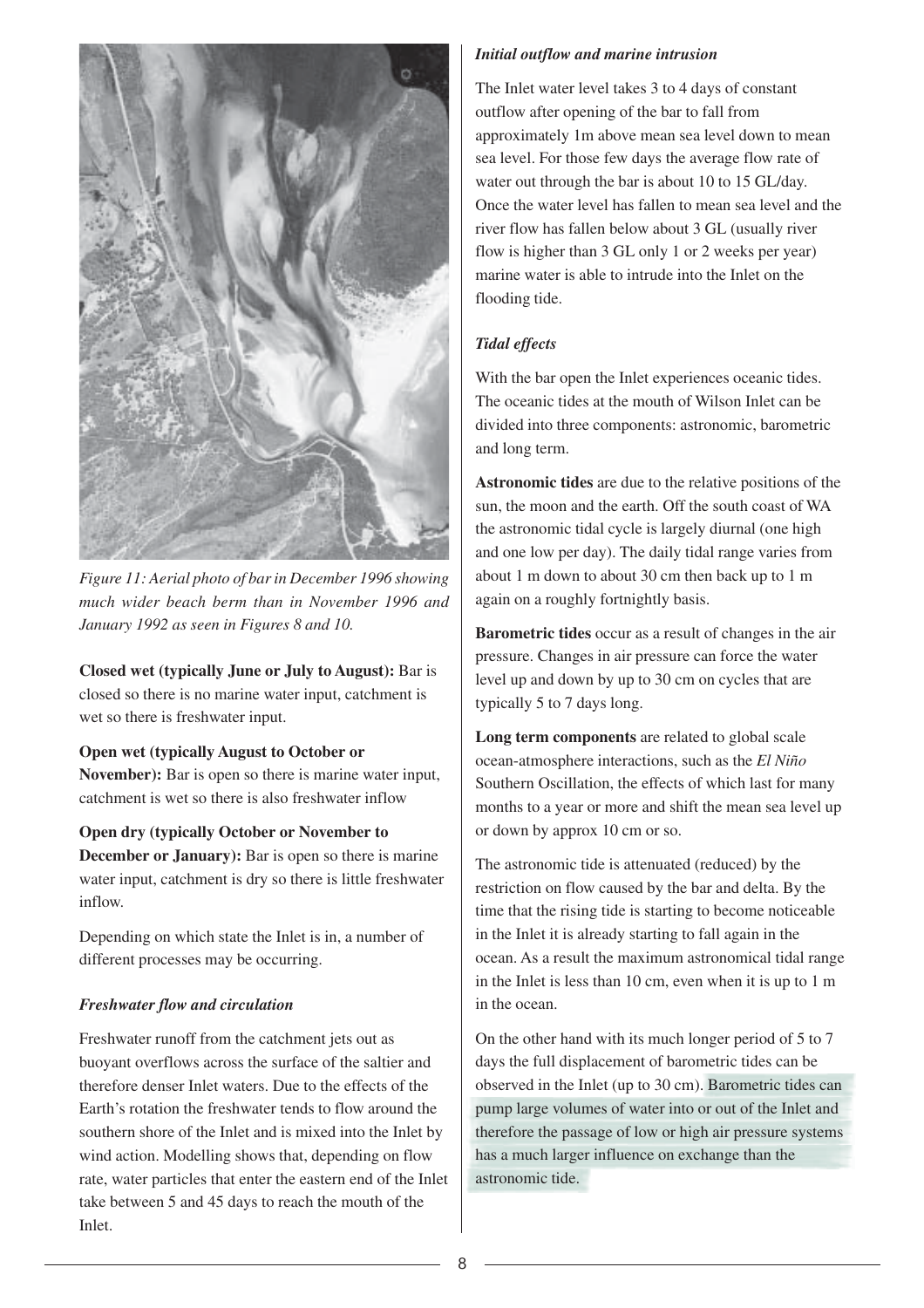

*Figure 12: Monthly volumes (in GL) of flushing (blue) and marine exchange (red) averaged over past 5 years.*

#### *Flushing*

The flow of water out of Wilson Inlet occurs through two mechanisms that are distinct from one another; flushing and marine exchange. Flushing occurs when water from the catchment displaces water in the Inlet whilst marine exchange occurs when water from the ocean displaces water in the Inlet. The main driver of flushing is the rainfall and runoff.

In the past 5 years flushing has displaced on average about 40% more water from the Inlet each year than marine exchange (the two are linked – poor river flow means a less effective bar opening which means poor marine exchange). However flushing removes more than twice as much nutrient as marine exchange. This is because flushing occurs earlier in the season when nutrient concentrations are higher and therefore is more effective at removing nutrients than marine exchange (Figure 12).

#### *Marine exchange*

Marine exchange is the process of marine water entering the Inlet on rising ocean water levels and displacing water already in the Inlet as ocean levels fall again. Model results indicate that the quantity of marine exchange in the years 1994 to 1999 ranged from about 60 GL to more than 250 GL (despite the same opening regime in each year) with an average of 140 GL. The major drivers of this variation included the tidal pumping, the mean sea level, the channel dimensions and the duration of opening (and hence rainfall and runoff and ocean conditions).

While marine exchange does remove some nutrient it is much less effective at removing nutrients from the Inlet than flushing. This is because plants have already taken up much of the nutrient before marine exchange is able to remove it and concentrations in the water are therefore lower. Marine exchange also leads to the problem of stratification.

#### *Stratification*

Stratification describes the situation where there are two different, unmixed layers of water, lying on top of one another. In Wilson Inlet the marine water intrusion after bar opening is saltier and hence heavier than the fresher water in the Inlet and consequently forms a density stratification (the marine water pools in the deepest parts of the Inlet after bar opening as shown in Figure 13).

The stratification resists mixing (mixing in the Inlet is largely driven by wind) because it takes more energy to mix the layers together than it would if they were the same density. As discussed in other Wilson Inlet Reports to the Community, stratification can have profound negative effects on the Inlet's water quality by causing nutrient releases and algal blooms.

Stratification starts in the western basin. Within 4 weeks after opening there can be a saline bottom layer up to 1 m deep in the western basin and within a further 2 weeks a saline bottom layer up to 50 cm deep in the eastern basin. Moderate wind mixing is generally insufficient to destroy the salinity stratification. Only strong, continuous winds are able to completely mix the water column.

For example a 10 knot wind (the annual average) with 14 knot gusts would take 2 weeks to mix a 5 ppt*.* \* stratification in 3 m of water and 6 weeks to mix a 15 ppt stratification. As the water column is mixed the overall salinity of the Inlet increases. The well mixed water column does not persist for long after strong winds cease, as the stratification is re-established by successive tidal inflows bringing new marine water into the Inlet.

Although calms can occur at any time of the year, wind speeds (and therefore mixing) are usually at their minimum in October as winds shift from the predominant winter pattern of NW and NE to the summer pattern of SW and SE.

<sup>\*</sup> Note: ppt stands for parts per thousand and is a measure of the salt content.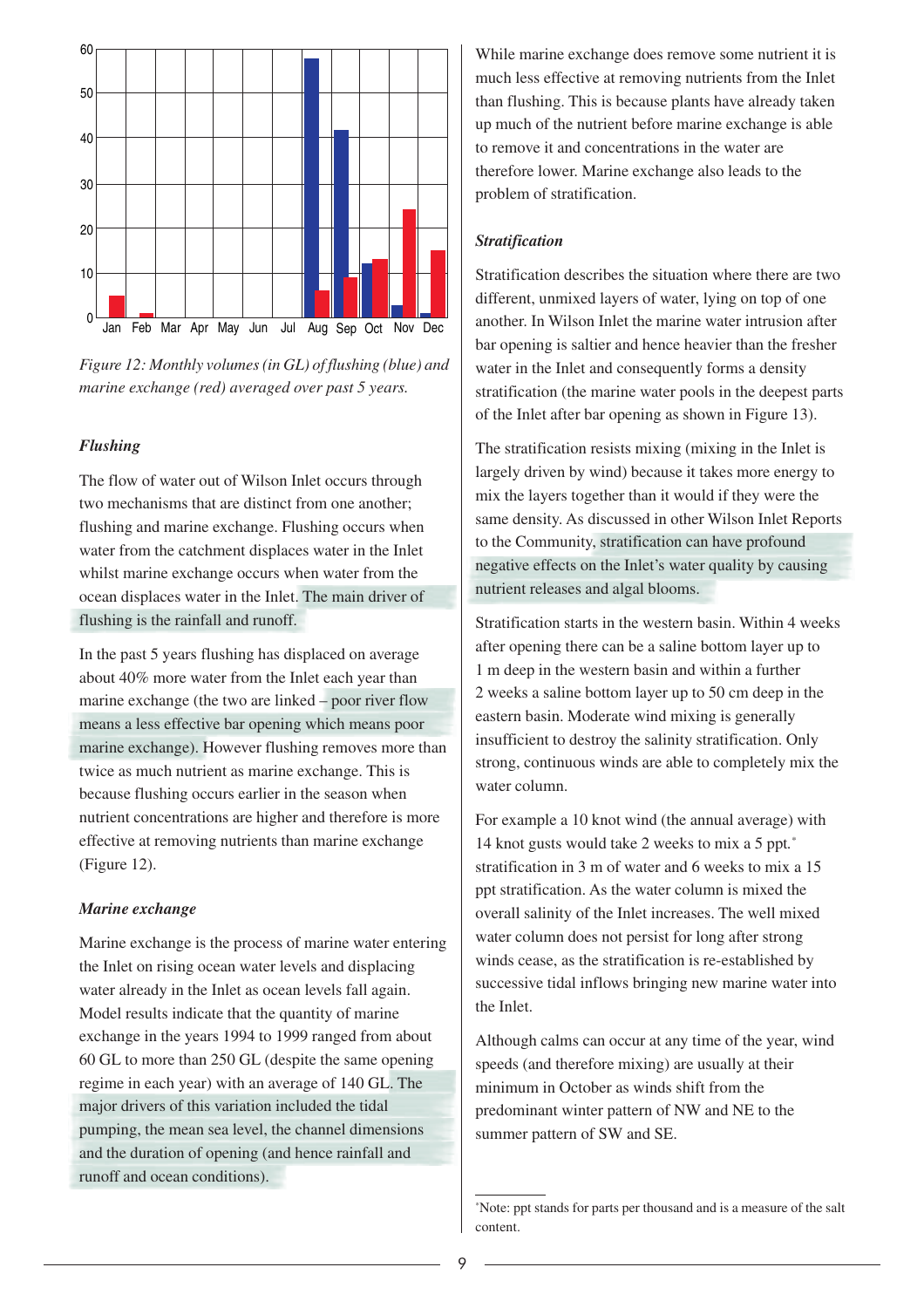

*Figure 13: Cross-section of salinity contours through Wilson Inlet from the Inlet mouth to the Hay River during spring. The plot illustrates freshwater flow (brown) entering from the Hay River on the right and being mixed into the Inlet, and marine water (blue) intruding from the ocean on the left and forming a strongly stratified layer in the bottom of the Inlet.*



*Figure 14: Wind waves in Wilson Inlet.* W. Hosja

Winds blowing along the Inlet can cause wind waves up to 1.2 m high (Figure 12). Winds can also push the water into one end of the Inlet causing the water level to rise and fall up to 0.2 m at opposite ends of the Inlet; like water sloshing back and forth in a giant bathtub (known as seiching).

Stratification ceases to occur once either the bar has shoaled and marine water may no longer enter the Inlet, when the Inlet salinity itself is close to marine, or when the weather is consistently stormy enough to keep mixing the Inlet.

The amount of stratification that occurs in a year shows a reasonable correlation to the amount of marine exchange that occurs; the more marine exchange the more stratification. The main drivers of stratification are Inlet salinity, wind mixing, and the amount of marine exchange (which in turn is related to rainfall and run off and channel dimensions).

# Natural variability

As we have seen a number of variables have been identified as fundamental drivers of the water circulation within the Inlet, water exchange between the Inlet and the ocean and sand movement into and out of the Inlet. There are significant seasonal and interannual variations in the magnitude and effect of these variables that result in very different rates of water and sand movement from year to year.

Those variables and some idea of the magnitude of their fluctuations are:

**Rainfall/river flow and evaporation:** The volumes of rainfall and river flow are major drivers of the water level and salinity in the Inlet and the flushing of the Inlet water out to sea. They have a major impact on the scour of the bar, the dimensions of the channel through the bar and the duration of opening and hence also influence the volume of marine exchange. In the past 50 years the annual Denmark rainfall ranged from 795 mm to 1580 mm; a range of 785 mm, with an average of 1030 mm. *The rainiest year had almost twice the rainfall of the driest year.*

In the past 25 years the annual Denmark River flow ranged from 5 GL to 81 GL; a range of 76 GL, with an average of 32 GL. *In other words the highest flow year had about 16 times as much river flow as the lowest flow year.*

In the past 25 year the annual Albany evaporation ranged from about 1200 mm to about 1600 mm; a range of 400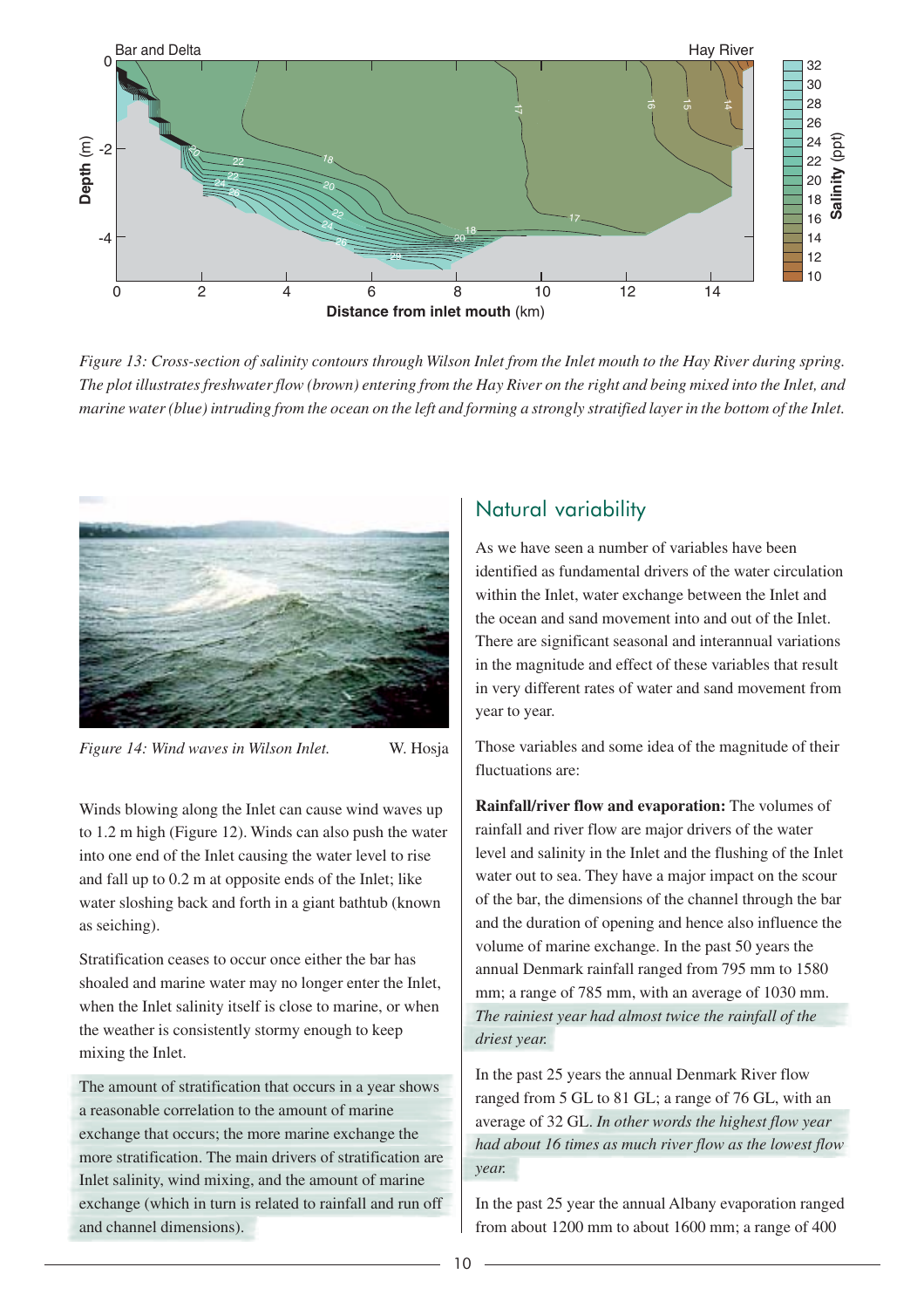

*Figure 15: Prawn Rock Channel.* K. Parker  $K$ . Parker  $K$ . Parker  $K$ . Parker  $K$ . Parker  $K$ . Parker  $K$ . Parker  $K$ . Parker  $K$ . Parker  $K$ . Parker  $K$ . Parker  $K$ . Parker  $K$ . Parker  $K$ . Parker  $K$ . Parker  $K$ . Parker

mm, with an average of about 1400 mm. *In other words the driest year had 30% more evaporation than the wettest year.*

**Ocean storminess (swell, sea-breeze waves and storm waves):** The ocean storminess is a major driver of sand transport onto, along, and off of Ocean Beach and therefore is a major driver of bar closure and bar channel dimensions, and influences the infill of the delta. Because of its effects on the bar and delta channel dimensions the ocean storminess also effects the amount of marine exchange and therefore stratification. In the past 25 or so years the annual south west WA ocean storminess, based on an arbitrary scale ranged from 0.06 to 4.6; a range of about 4.5, with an average of 1.0. *In other words the stormiest year was about 75 times stormier than the calmest year.*

**Ocean mean sea level and tides: (astronomic tides and most significantly barometric effects.)** The ocean mean sea level and tidal effects are major drivers of the scour of the bar channel and more importantly are major drivers of the marine exchange via the pumping of water into and out of the Inlet. Consequently they are also important influences on the salinity of the Inlet and the extent of stratification. In the past six years the annual

Albany mean sea levels ranged from 8 cm below AHD to 10 cm above AHD; a range of 18 cm, with an average of 1 cm above AHD. *In other words the mean sea level was 18 cm higher in the highest year than in the lowest; this volume represents about 10% of the Inlet volume, and roughly a 20% difference between years in scouring capacity when the bar is opened.*

In the past six years for the spring period the average Albany barometric pressure ranged from 1014 hPa to 1020 hPa with between 4 to 8 low pressure systems passing through, while the sum of air pressure changes varied from 550 hPa to 850 hPa over the spring period. *In other words there was at least 1.5 times more barometric pumping of water into and out of the Inlet in some years compared to others.*

**Wind (direction, speed and persistence)**: The wind is the major driver of vertical mixing in the Inlet and therefore has an impact on the extent of stratification. An analysis of Albany wind data gives some broad indication of variability. The annual average of the magnitude of the Albany half hourly mean wind speed data for the past six years ranges from 3.4 knots to 5.1 knots; a range of 1.7 knots. *In other words the windiest year was 1.5 times windier than the least windy year.*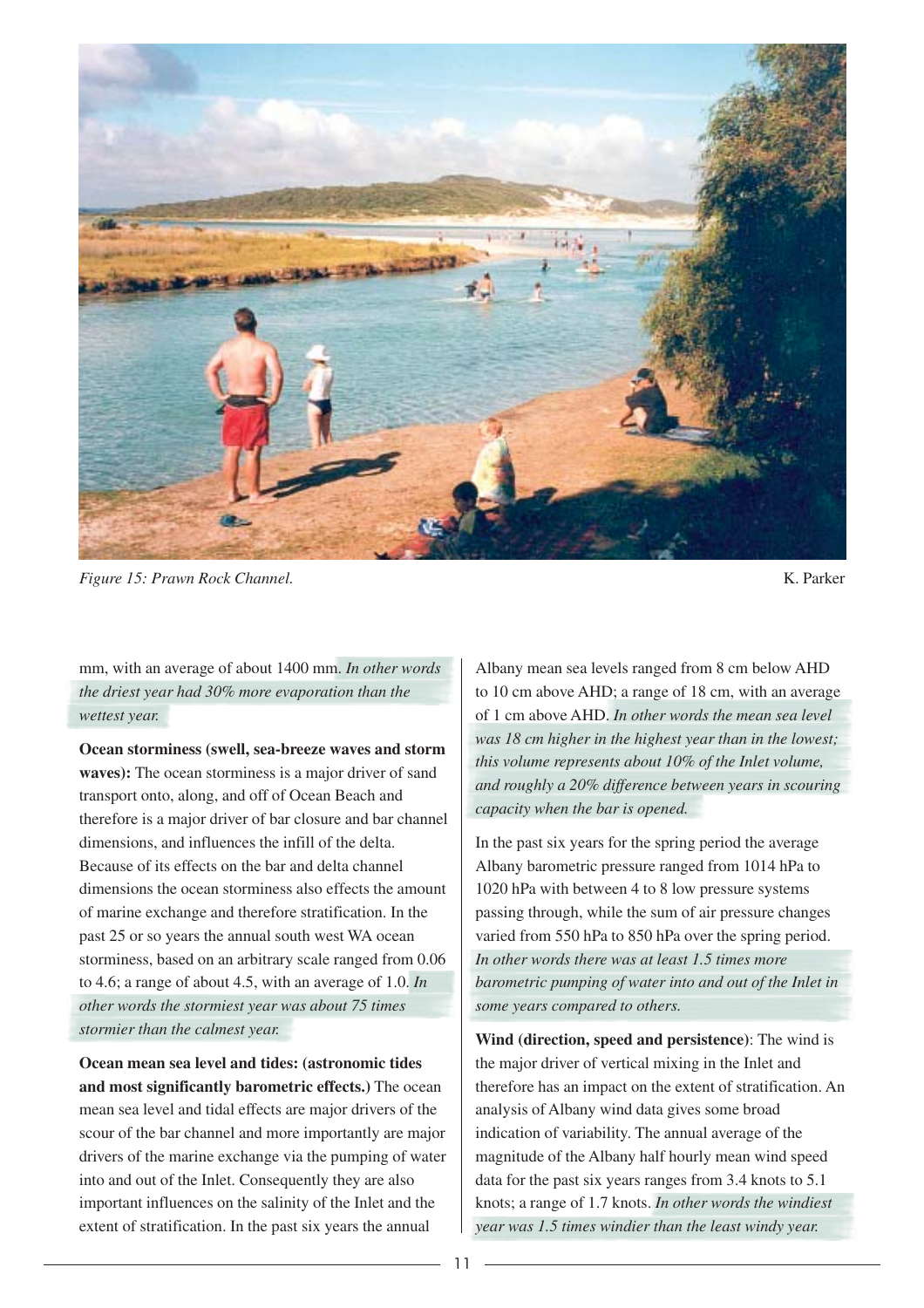| Management option                                                                                                       | exchange<br><b>Marine</b>                                | stratification<br>Potential for | Initial capital cost                                                                  | maintenance cost<br>Annual | <b>Prawn Rock</b><br>Channel                                         | <b>Ocean Beach</b> | <b>Action Plan recommendation</b>                                                                                                                                                                                                                                                                                                                |
|-------------------------------------------------------------------------------------------------------------------------|----------------------------------------------------------|---------------------------------|---------------------------------------------------------------------------------------|----------------------------|----------------------------------------------------------------------|--------------------|--------------------------------------------------------------------------------------------------------------------------------------------------------------------------------------------------------------------------------------------------------------------------------------------------------------------------------------------------|
| Western opening 0 - 100 m                                                                                               | Status quo                                               | Status quo                      | W                                                                                     | \$5 000                    | Status quo                                                           | Status quo         | Recommended option. Combined with implementation of nutrient reduction activities.                                                                                                                                                                                                                                                               |
| Opening at higher water levels                                                                                          | Slight increase                                          | Similar                         | Not known                                                                             | \$5 000                    | Similar                                                              | Similar            | Possible option. Detailed analysis of flooding and extent of flooding required                                                                                                                                                                                                                                                                   |
| Opening at lower water levels                                                                                           | decrease<br>Slight                                       | Similar                         | W                                                                                     | \$5 000                    | Similar                                                              | Similar            | Not recommended. With consistent river flow the reduced residence time of nutrients<br>in the inlet would only be a few days whilst scour of the bar would be reduced                                                                                                                                                                            |
| Eastern opening                                                                                                         | Possible slight<br>increase                              | Similar                         | $\overline{\Xi}$                                                                      | \$20 000                   | Link channel<br>required                                             | Not known          | Not recommended. Similar efficiencies to western openings given the range of natural<br>variability.                                                                                                                                                                                                                                             |
| 375 m through sand island and<br>Existing channel extended by<br>deepened to - 0.7 m AHD                                | $(\equiv 60\%$ )<br><b>Increase</b>                      | Slight increase                 | of $9000 \text{ m}^3$ sand<br>\$50 000 removal                                        | 000<br>> \$10              | Similar                                                              | Similar            | Not recommended. Modest increase in ocean inflow. Better value for money by<br>dredging the delta restriction.                                                                                                                                                                                                                                   |
| As above deepened to - 1.5 m<br><b>AHD</b>                                                                              | <b>Increase</b><br>$(\equiv 90\%)$                       | Slight increase                 | of 24 000 m <sup>3</sup> sand<br>\$100 000 removal                                    | 000<br>> \$10              | Similar                                                              | Similar            | Not recommended. Better value for money by dredging the delta restriction.                                                                                                                                                                                                                                                                       |
| sand island to the deeper natural<br>extended by 825 m through the<br>Existing channel deepened and<br>channel in Inlet | $(\equiv 200\%)$<br>Increase                             | Increase                        | of 59 000 $m^3$ sand<br>\$500 000 removal                                             | 000<br>> \$10              | Higher velocities                                                    | Not known          | Not recommended. Risk of increased nutrient release from sediment greater than<br>benefit from comparatively small increase in nutrient export.                                                                                                                                                                                                  |
| Deepening of natural channel<br>restriction                                                                             | Slight increase<br>increase)<br>$( \equiv 40\%$          | Slight increase                 | of $3,500$ m <sup>3</sup> sand<br>\$20 000 removal                                    | 000<br>> \$10              | Similar                                                              | Similar            | increased marine exchange and evaluation of potential to improve. Located away from<br>Possible option. Implementation may allow assessment of stratification risk of<br>sand deposition area.                                                                                                                                                   |
| Channel through delta (as<br>proposed by WIRG, 1994)                                                                    | Similar ( $\equiv$ 5%<br>increase)                       | Similar                         | \$500,000 removal<br>of 123 000 m3<br>sand                                            | 000<br>> \$10              | Similar                                                              | Similar            | Not recommended. High cost, high disturbance and little potential for improvement.                                                                                                                                                                                                                                                               |
| Proposed WIRG (1994) channel<br>extended through to the bar                                                             | $(\equiv 230\%)$<br>Increase                             | Increase                        | of 163 000 $m3$ sand<br>\$1 million removal                                           | 000<br>> \$10              | Higher velocities                                                    | Not known          | Not recommended. Risk of increased nutrient release from sediment greater than<br>benefit from comparatively small increase in nutrient export.                                                                                                                                                                                                  |
| Permanent opening                                                                                                       | Large increase<br>depends on<br>dimensions<br>and length | Increase                        | type, disposal costs<br>Depends on depth,<br>length and groyne<br>Up to \$10 million. | 000<br>> \$10              | Higher velocities or<br>cut off depending<br>on design or<br>groynes | Not known          | Not recommended. Benefits exceeded by the impact. Unlikely to have much effect on<br>nutrient concentrations or plant growth but would reduce periods of anoxia. Potential<br>change the fishery, increase tidal fluctuations, and may effect riparian vegetation.<br>impact on Ocean Beach from engineering structures, more marine water would |
| Controlled closure                                                                                                      | Similar                                                  | Similar                         | Ξ                                                                                     | \$10 000                   | Similar                                                              | Similar            | Possible option. Would reduce sand over wash and build up of sand banks in the delta<br>in the period from January on. Depends on effect of summer rain.                                                                                                                                                                                         |

Figure 16: Comparison of Management Options. Changes are in reference to a western opening 0-100 m from the cliffs. *Figure 16: Comparison of Management Options. Changes are in reference to a western opening 0-100 m from the cliffs.*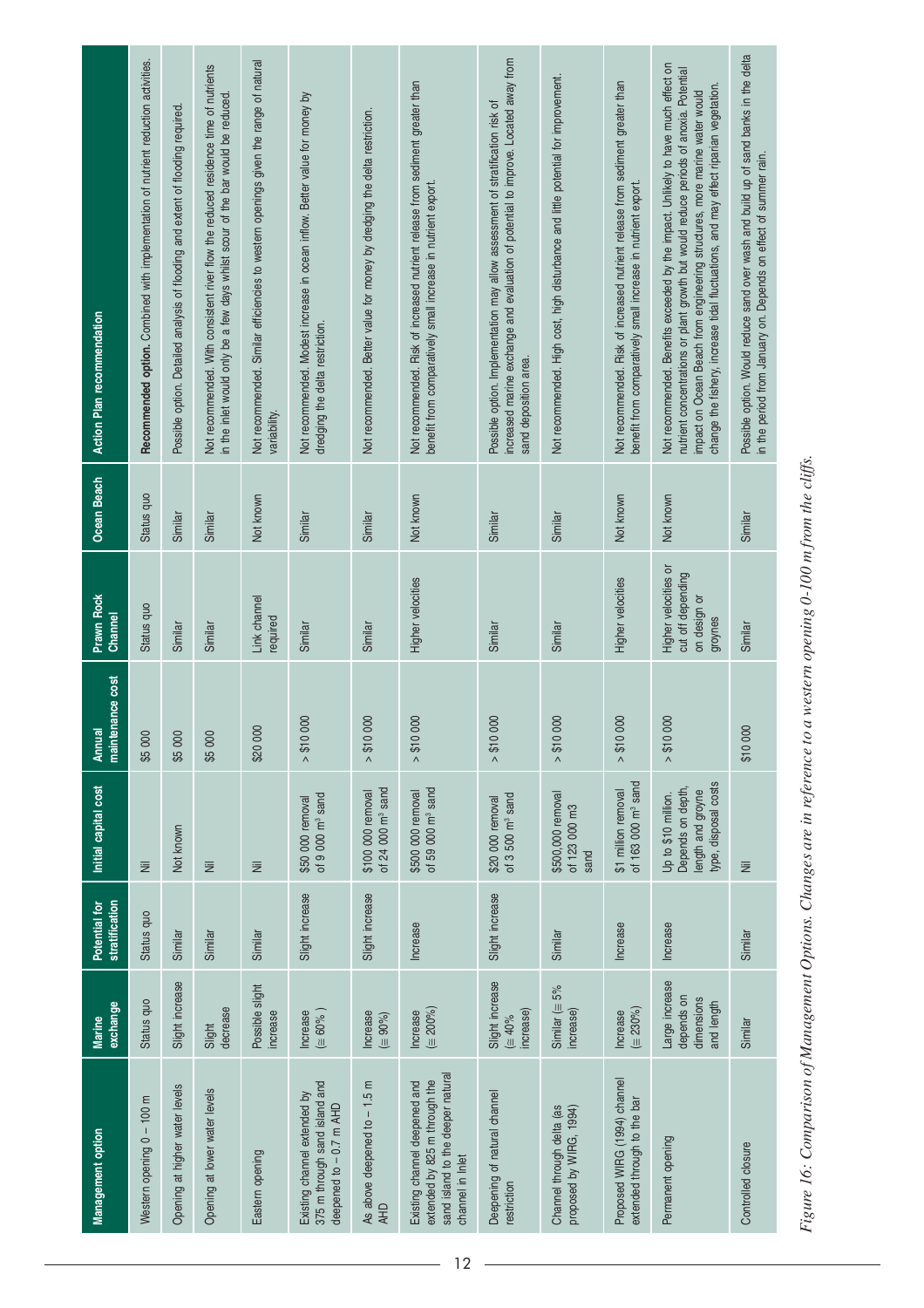# Management options

A range of management options for the bar opening have been evaluated using the current understanding of the hydrodynamics and coastal processes as outlined and our scientific understanding from the NEMP studies. Because of the complexity of the natural system and the limits of current understanding, some options will involve a degree of risk. The options examined include:

- Western opening (status quo)
- Opening at higher Inlet water levels
- Opening at lower Inlet water levels
- Eastern opening
- Existing channel deepened and extended through to the bar
- Existing channel deepened to  $-1.5$  m AHD
- Existing channel deepened to  $-0.7$  m AHD
- Channel through delta restriction
- Channel through delta (as proposed by WIRG 1994)
- Proposed WIRG 1994 channel extended through to the bar
- Permanent opening
- Controlled closure

The main features of each option are outlined in summary in Figure 16. The table contains an assessment of each option relative to the present management (western openings). The assessments are based on the investigations and modelling completed and the expert knowledge of the reviewers.

The main focus of these management options is, by and large, to increase the amount of marine exchange with the aim of removing more nutrients from the Inlet. Since flushing occurs as a result of rainfall and runoff these management options can only effect marine exchange as they have no influence on the rainfall and runoff from the catchment.

It has also been noted that there is a trade off between marine exchange and stratification; if marine exchange is increased, stratification is likely to increase also. Unless the volume of marine exchange is very large, the stratified layer will deoxygenate causing the release of nutrients from the sediment. So, while increased marine exchange will remove nutrients from the water column, it may also cause the release of further nutrients from the sediment.

The options were assessed in terms of their potential to improve flushing and exchange, their potential for increasing stratification, their costs and their impacts on Prawn Rock Channel and Ocean Beach.

#### *Location of opening*

In terms of marine exchange it is clear that the difference between an east or west opening is liable to be much smaller than the interannual variation that already occurs between years. In terms of costs, historically little has been spent on bar openings. A major difference between east and west openings is that the bar channel for a western opening connects with Prawn Rock Channel. To maintain the amenity of Prawn Rock Channel with eastern openings would need regular dredging of an east-west channel behind the bar to connect with Prawn Rock Channel. This would add to the annual cost of using an eastern opening compared to a western opening.

#### *Timing and water level of opening*

It has been suggested that openings earlier in the winter would reduce the time that nutrients from runoff remained in the Inlet. The drawback to this being that earlier openings would be at lower Inlet water levels, resulting in less scour through the bar and delta. Computer modelling suggests that even for high river flow rates it takes at least 5 days for river flow entering at the eastern end of the Inlet to reach the mouth. This period of time is more than sufficient for plants to absorb as much of the nutrients as they need. Therefore the only effect of an earlier, lower opening would be to reduce the scour of material from the bar and delta. There is no advantage in earlier, lower openings.

In contrast opening at higher Inlet water levels would mean greater potential energy available to scour sand from the bar and delta into Ratcliffe Bay, however the flooding of adjacent lands (which has not been investigated here) then becomes an issue. It should also be noted that opening much later than the present situation risks increasing stratification events as the winds required for mixing are at a minimum in October.

Controlled closure of the opening is seen as a possible option, when the bar is close to closing naturally, so as to prevent sand washed in from the ocean building up in the delta.

#### *Dredging*

Numerical and hydraulic modelling have been used to investigate different dredged channel configurations. The configurations investigated represented both major and minor dredged channels reaching back from the bar, in some cases as far as Poddyshot Point. The results indicate that there would be a substantial increase in the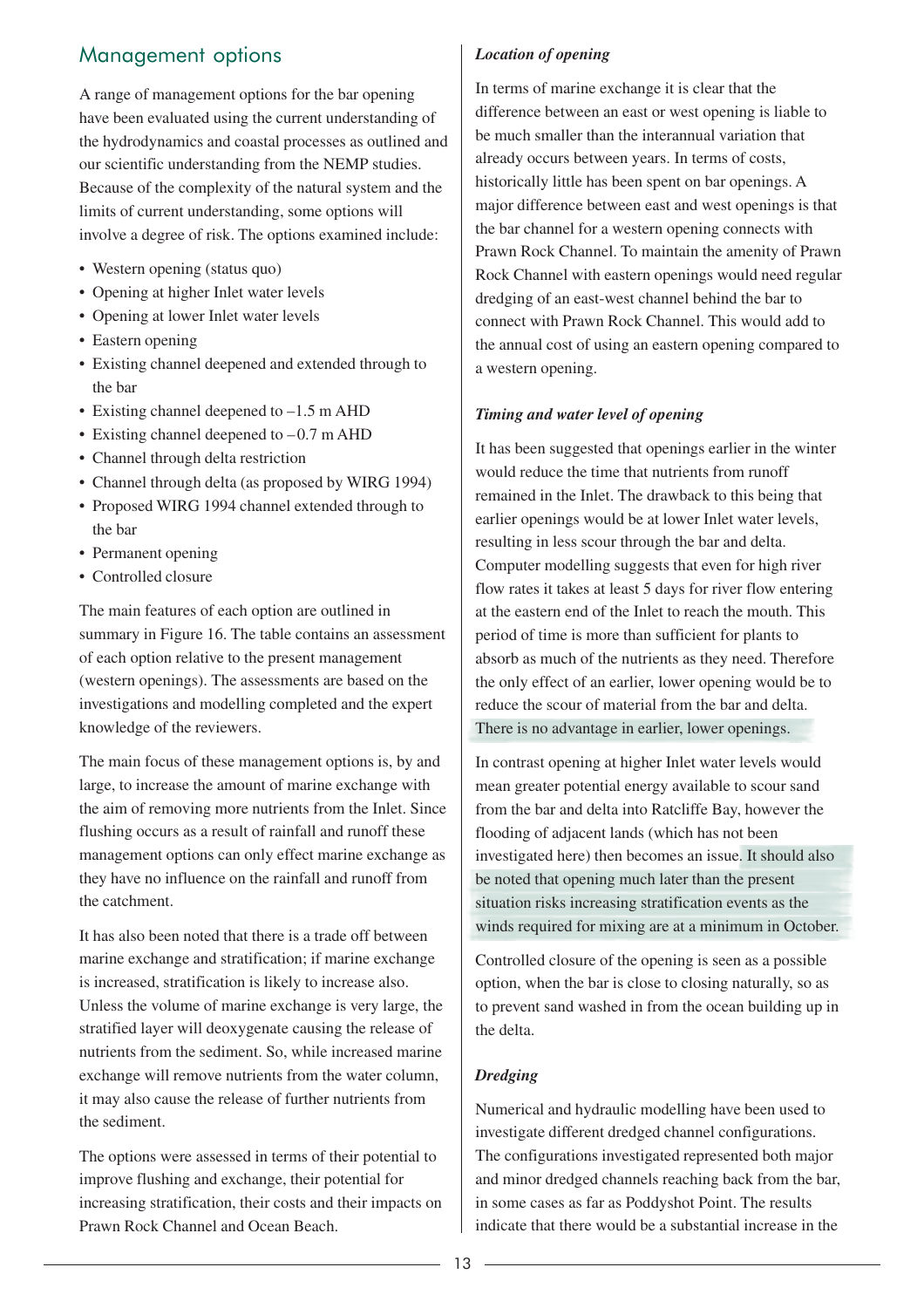channel flow rate by creating better flow paths through the shallow delta area and comparatively little would be gained by dredging further back in the Inlet. In other words the most value for money in terms of increased marine exchange would be achieved by dredging the area immediately behind the bar as this is the main hydraulic control. This is also a very dynamic part of the delta and would probably fill back in again relatively quickly, requiring regular dredging. Compared to the other dredging works examined here the scale, costs and ecological impacts of a permanent opening are likely to be an order of magnitude greater.

It should be remembered that dredging to increase nutrient removal by marine exchange might also increase nutrient release by stratification. Even with increased marine exchange nutrients released from the sediment in stratified conditions are not removed fast enough compared to the rate that plants can take them up. Therefore the management of stratification must be considered, especially given that marine exchange is not an efficient nutrient removal mechanism in Wilson Inlet (compared to say the Peel-Harvey where nutrient concentrations in the water when the Dawesville Channel was proposed were 4-5 times higher than in Wilson Inlet), and a balance between the processes must be struck. The balance will vary from year to year depending on factors such as winds.

# Summary of findings

• There are four key drivers of the water exchange and sand movement in Wilson Inlet: rainfall and runoff in the catchment, the wind conditions over the Inlet, and the ocean wave conditions and the ocean sea level conditions at the mouth of the Inlet.



*Figure 17: Bar opening.* N. Boughton

- The natural variability in the system's drivers is high. As a result the variations in marine exchange between years can be more than four fold simply due to the natural variation in the drivers.
- The marine exchange in any year is somewhat dependent on the events that have occurred in previous years. For example the build up of sand from a late closing in May 1999 took two subsequent openings to remove.
- In terms of management options at the bar we have virtually no ability to influence the main drivers of the water exchange and sand movement in Wilson Inlet. Those factors that we can influence (the water level at opening, dredging of the delta, the closure time) are of secondary importance compared to the four main drivers.
- Increasing marine exchange may remove more nutrients but carries the risk of causing a release of nutrients from the sediments greater than that removed through the bar.



*Figure 18: Evolution of the bar channel over time, demonstrating the initial scour then infill of the channel. This series of plots of survey data in the region of the sand bar and delta during the 1998 bar opening begin before bar opening, then 5 days after opening, then 2 weeks, 6 weeks and 3 months after bar opening. Red and yellow contours indicate channels below mean sea level, blue indicates sand bars above mean sea level and green represents mean sea level.*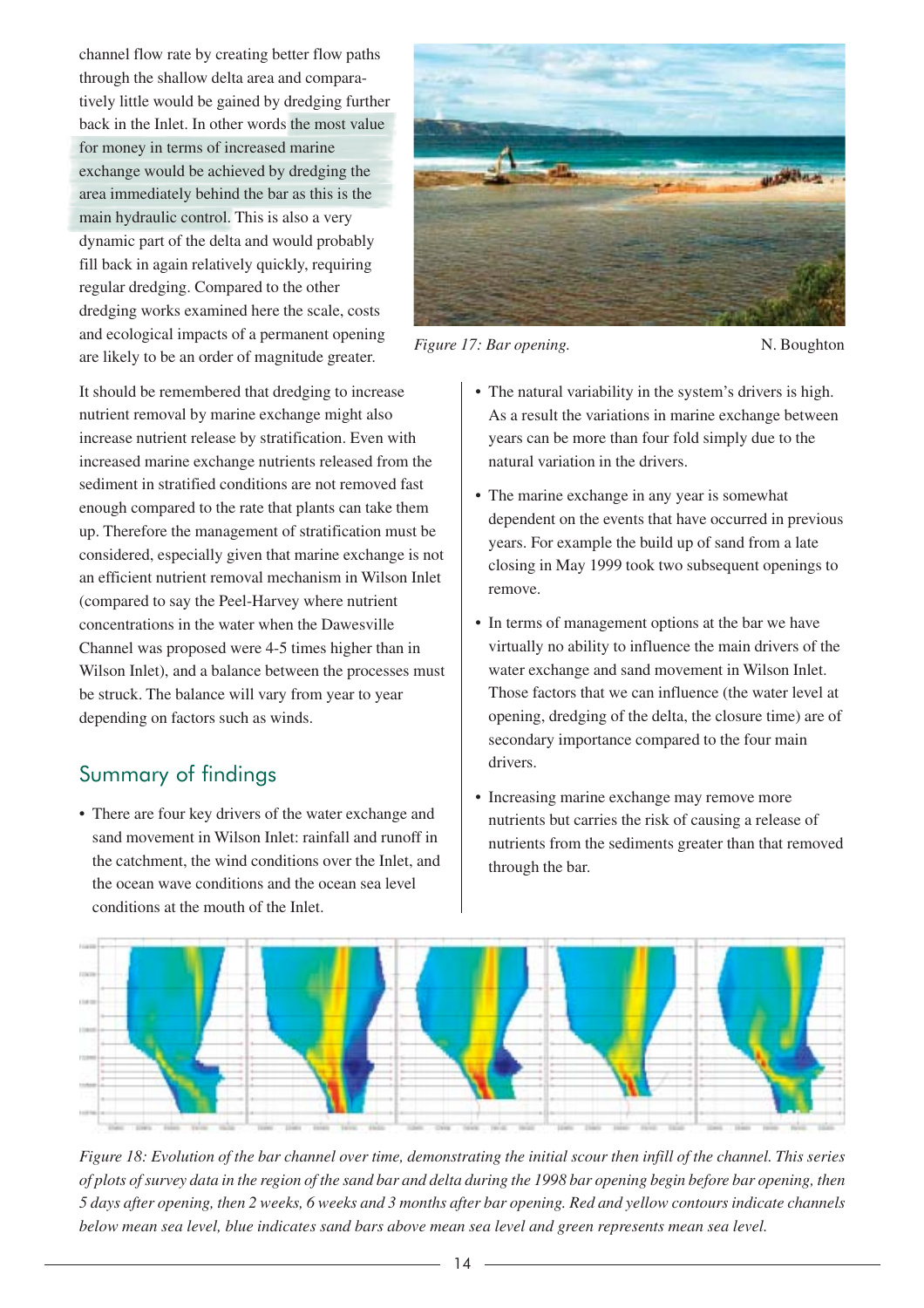- Marine exchange can most effectively be improved by removing the constrictions close to the mouth of the Inlet rather than large scale dredging. Given the variability in climactic conditions from year to year the effects of any such dredging through the bar should be observed over more than one year to gauge the risks of sediment nutrient release in the Inlet.
- The review of the investigations, monitoring and modelling conducted during the period 1994 to 2001 have shown that the hydrodynamic and coastal processes of Wilson Inlet are both complex and variable. Available knowledge on the risk and effects of the various options is limited, hence there is some uncertainty in the assessments.
- Managing the stratification risk is the most important imperative of any bar opening strategy.

# Actions for the bar and Inlet

An Action Plan for Wilson Inlet and it's catchment is being developed based on the views and wishes of the community and the available information on the environmental condition of the catchment and the Inlet. In addition to nutrient reduction activities in the catchment the action plan for the Inlet recommends:

- Continuation of western openings within 100 m of the western cliffs to stabilise and deepen opening channels with a consistent opening.
- Evaluation of opening the bar at a higher level to obtain maximum sand movement and scouring.
- Dredging in Wilson Inlet to increase marine exchange to be limited to works on the existing channel so that changes in water quality can be assessed whilst managing the risks of stratification.
- Manage Inlet floodplain to improve nutrient reduction.
- Investigate potential local causes of algal growth at Poddy Shot point and evaluate algal removal strategies.
- Although the Inlet is under stress from catchment derived nutrients, the water quality is in sufficiently good condition that large scale intervention in the form of a permanent opening (with its attendant impacts) is not recommended. The rate of decline is sufficiently slow that there is time for nutrient reduction activities in the urban and rural catchment to improve water quality in the short to medium term.



*Figure 19: Outflow of estuarine water 24 hours after bar opening, 1997.* N. Boughton



*Figure 20: Prawn Rock Channel* K. Parker

### References

- Boughton, N., 1997. *Wilson Inlet Inflow/Outflow Simulation*. Prepared for the Water and Rivers Commission, Western Australia.
- Boughton, N., 1999. *Wilson Inlet Nutrient Export to the Ocean in 1995, 1996 and 1997*. Prepared for the Water and Rivers Commission, Western Australia.
- Boughton, N., 2001. *Estimation of Marine Water Exchange Caused by Dredging Options at Wilson Inlet*. Prepared for the Water and Rivers Commission, Western Australia.
- Coastal Engineering Research Centre, 1984. *Shore Protection Manual*. Prepared for Department of the Army, US Army Corps of Engineers.
- Department of Marine and Harbours, 1987. *Peel Inlet and Harvey Estuary Management Strategy – Dawesville Channel Engineering Investigations*. DMH Report No. DMH 5/88.
- Environmental Protection Authority, 1992. *Environmental Protection Authority advice on the Dawesville Channel strategy plan*. Prepared for the Department of Marine and Harbours.